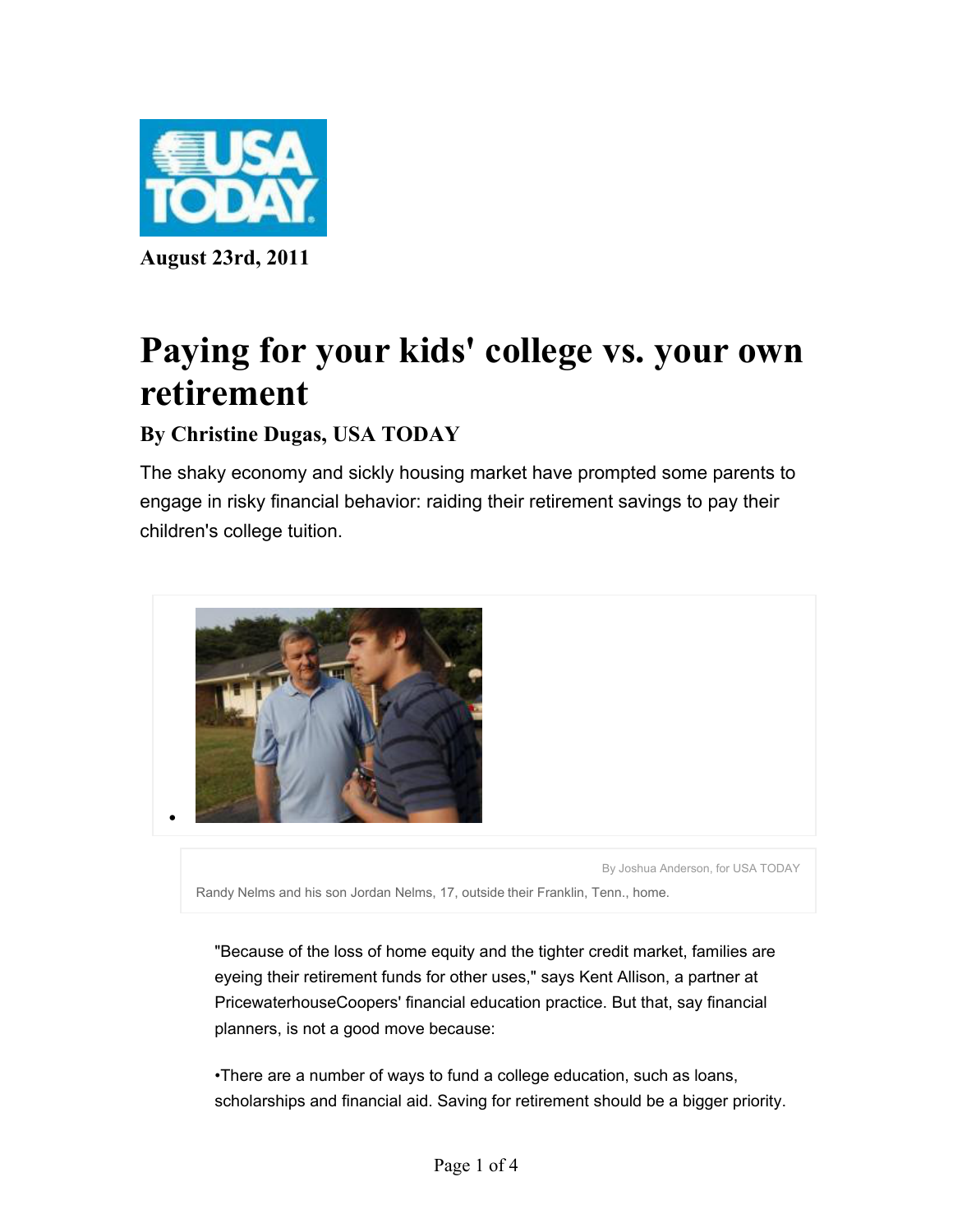•There are potential penalties for tapping a 401(k) retirement plan. You are subject to income tax and a 10% early-withdrawal penalty if you withdraw money from the plan before you are  $59\frac{1}{2}$ . And halting  $401(k)$  contributions means losing the tax benefits and company match.

Yet last year the number of parents who withdrew or took a loan from their 401(k) plans more than doubled, to 7.4% from 3.4% in 2009, according to a recent Sallie Mae and Gallup study.

"It is a shocking statistic," says Sarah Ducich, senior vice president of public policy at Sallie Mae, the USA's leading provider of student loans.

People are willing to go to extreme measures because they value a college education so highly, Ducich says. Among parents who are planning for their children's college, 24% say that they tap their retirement accounts. And that doesn't reflect people who reduce or halt retirement contributions. "Saving for college can occupy more of your life than retirement," she says. "But you are digging yourself in a hole."

### **Tough decisions**

Last October, Randy Nelms and his wife, Leigh Anne, stopped putting money into his 401(k) plan, partly because of college tuition bills for their sons, Mitchell, 19, who will be a sophomore, and Jordan, 17, who just graduated from high school. "You do have to make some decisions," says Nelms, who lives in Franklin, Tenn. "And for the moment, you might unplug your 401(k)."

Families don't all say that they will raid their retirement savings, but many say that they will have to delay retirement to pay for college, says Eric Greenberg, director of Greenberg Educational Group in New York City.

Cameron and Jodi Beattie, who live near St. Louis, have a daughter, 8, and son, 3, and say they already have had long discussions about how they will pay for college and retirement. Because they waited until later in life to have children, they can't afford both — especially after watching their home's value plunge and big losses in stocks drain their retirement savings. The couple say they don't know what their future will be like or if they can rely on Social Security. "We have saved some money for college, but we had to stop and put it towards retirement," says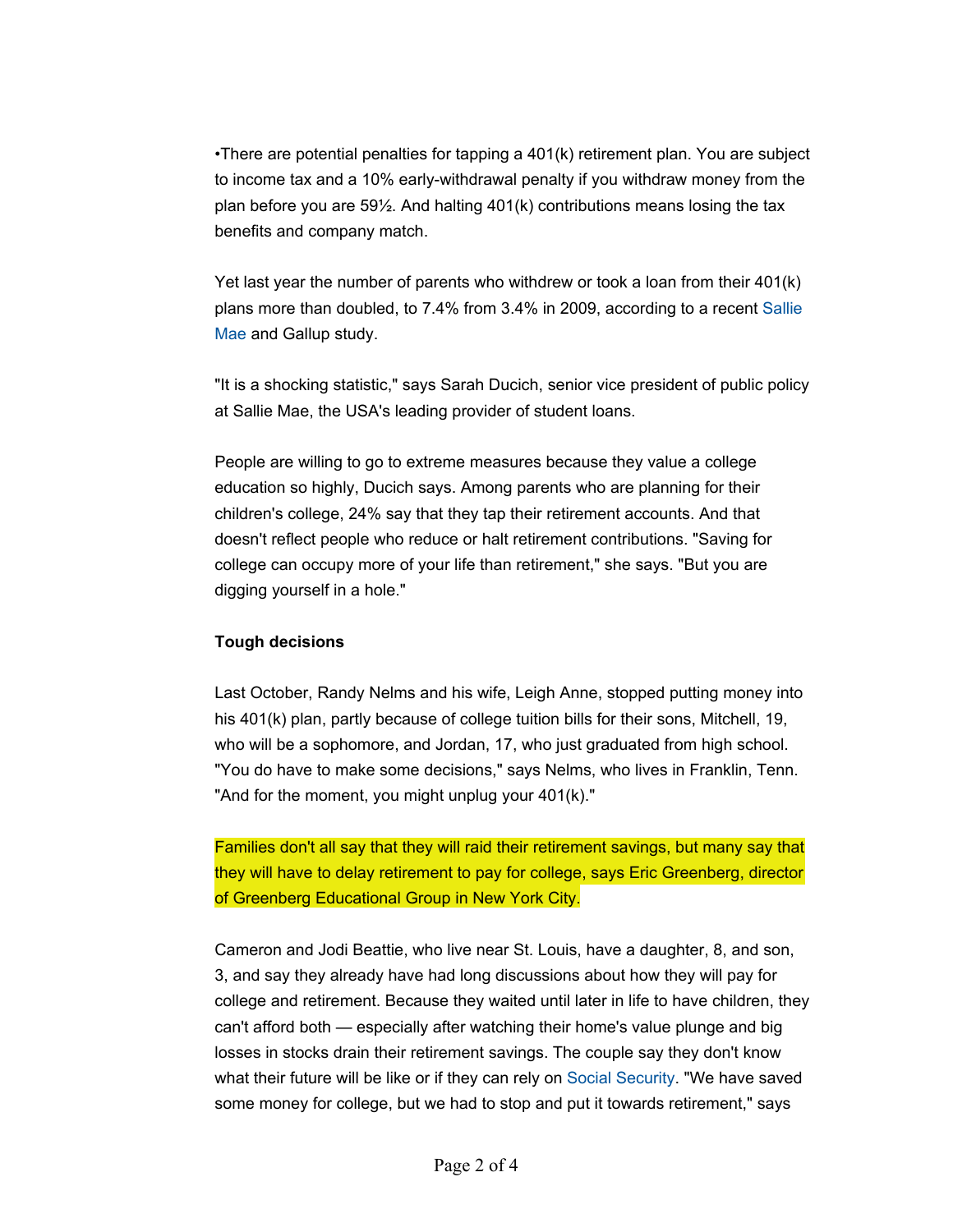Cameron, 43, a construction company project manager. "We will be in our late 50s when our kids are in college. We hope things turn around and that we will be able to help with college."

The home used to be a piggy bank, but the collapse of the housing market changed that: People with no home equity to tap can't get home equity loans to pay for college, and without that option, many families are eyeing their retirement savings, Allison says.

Parents are often willing to put their children's needs before their own. "If you look at human behavior, they are going to address the issue of concern that is most immediate," says Jean Setzfand, financial security director at AARP.

Ken White, and his wife, Joy Carlson, who live near Cincinnati, are both 56 and have a daughter who is a high school senior and a son who is a freshman. Over the years, the parents have focused on funding their retirement plans instead of a college fund. But they plan to pay for at least half of college. "There is no way I want to burden my kids when they graduate," White says. "Instead of taking money out of the 401(k) plan, we'll probably be forced to put less money in."

Even parents who stashed money in a 529 plan or savings account when their kids were young may not be able to handle the cost of college.

#### **Rising costs**

The total annual cost to attend a public four-year college in 2010 averaged about \$16,000, the College Board says, up 6.1% from 2009. A private non-profit fouryear college averaged about \$37,000, up 4.3% from 2009. "Colleges have increased tuition and room and board much faster than the actual inflation rate," says Nelms, 52, who works for Farm Bureau Insurance of Tennessee. "I don't know if you can save enough for it."

Parents don't want to saddle their children with debt. But retirement savings should be a last resort, if used at all, Setzfand says. A big reason is students have many ways to borrow money, and retirees don't. "There will be more opportunities to get through college than there are loans to live on in retirement," says Cameron Beattie.